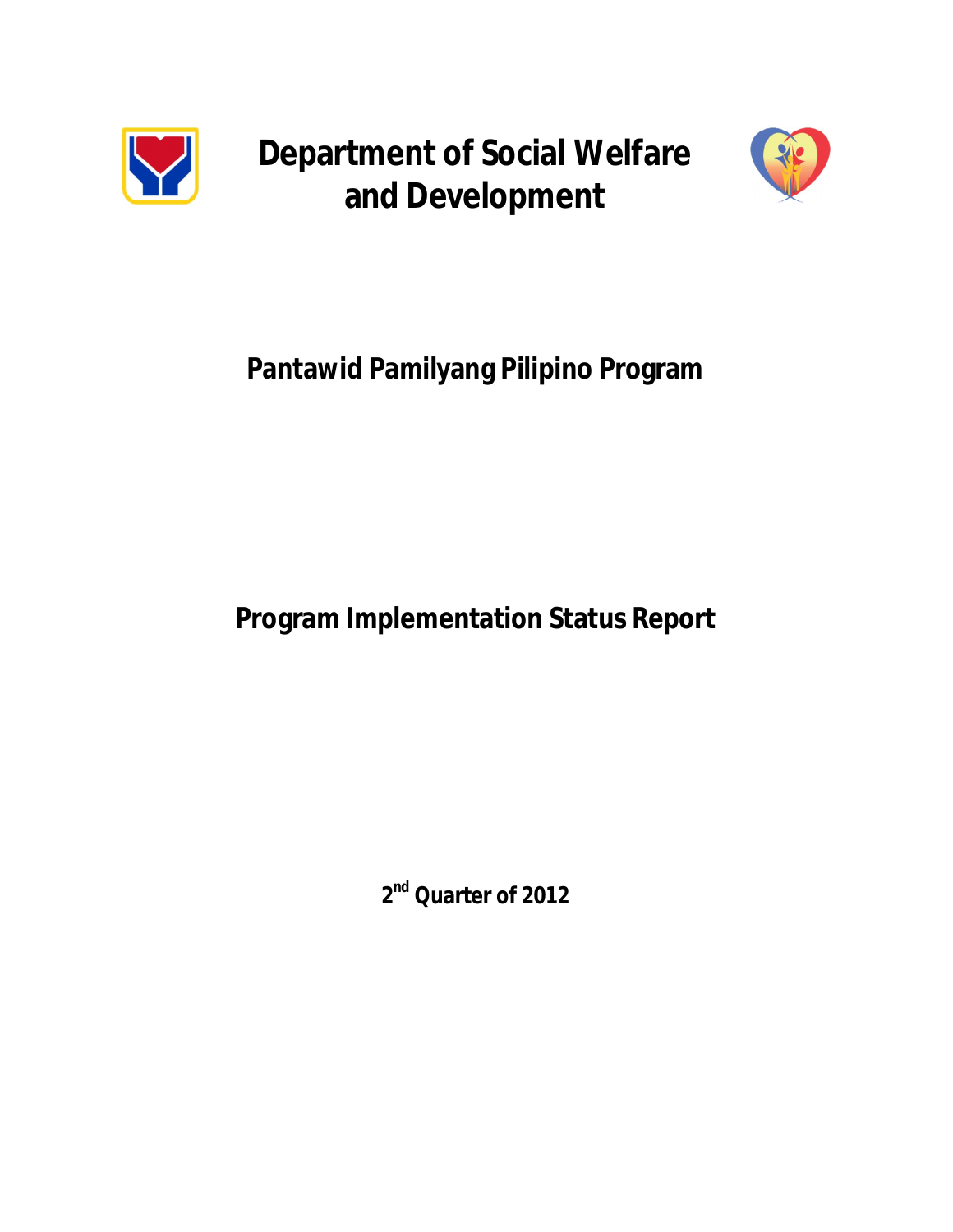#### *Executive Summary*

As of 27 June 2012 the *Pantawid Pamilya* is being implemented in 138 cities and 1,261 municipalities in 79 provinces where a total of 3,014,586 households have been enrolled as of date. Of the total households, approximately half or 1,294,946 are from Mindanao while 1,030,078 and 689,562 are from Luzon and Visayas, respectively.

Total cash grant payments released as of 31 May 2012 reached PhP 9,041,879,500.00 covering the period of January to April, where PhP 4,625,408,500.00 comprised health grants and PhP 4,416,471,000.00 are for education grants.

*Pantawid Pamilya* operates through three major systems, namely: Beneficiary Update System (BUS), Compliance Verification System (CVS) and Grievance Redress System (GRS). For BUS, the total approved beneficiary updates for the reporting period of 10 March to 9 May 2012 reached 1,380,182 of which majority are changes/new enrolment in school with 1,002,270. These beneficiary updates on health and education are continuous processes by the program to ensure that the beneficiaries are availing the maximum health and education grants. For CVS, monitoring of program conditionalities for the months of March and April reported high compliance rate in education 96.67%, health 96.86% and FDS 96.15%. The continuous strong compliance performance shows that poor households are maintaining their co-responsibilities as beneficiaries and at the same time children are in school and healthy while parents are increasing their knowledge and skills in parenting. In addition, a total of 29,946 households were delisted based on existing policies and 140,268 are deactivated and pending for verification from the program as of 27 June 2012. This is a constant process to address all complaints on inclusion errors and to maintain a clean database of program beneficiaries.

The Department continues to work with partner agencies in the implementation of the Program in providing services for the beneficiaries. As of 30 June 2012, 1,947 *Pantawid Pamilya* beneficiaries were hired by Department of Public Works and Highways (DPWH) and 3,668 families were provided the capital seed fund as part of strengthening the sustainable livelihood program through microfinance and employment facilitation. Furthermore, the Department also engaged a total of 364 CSOs in monitoring the program under the framework Bantay, Gabay, Tulay, and Kaagapay and in conducting family development sessions.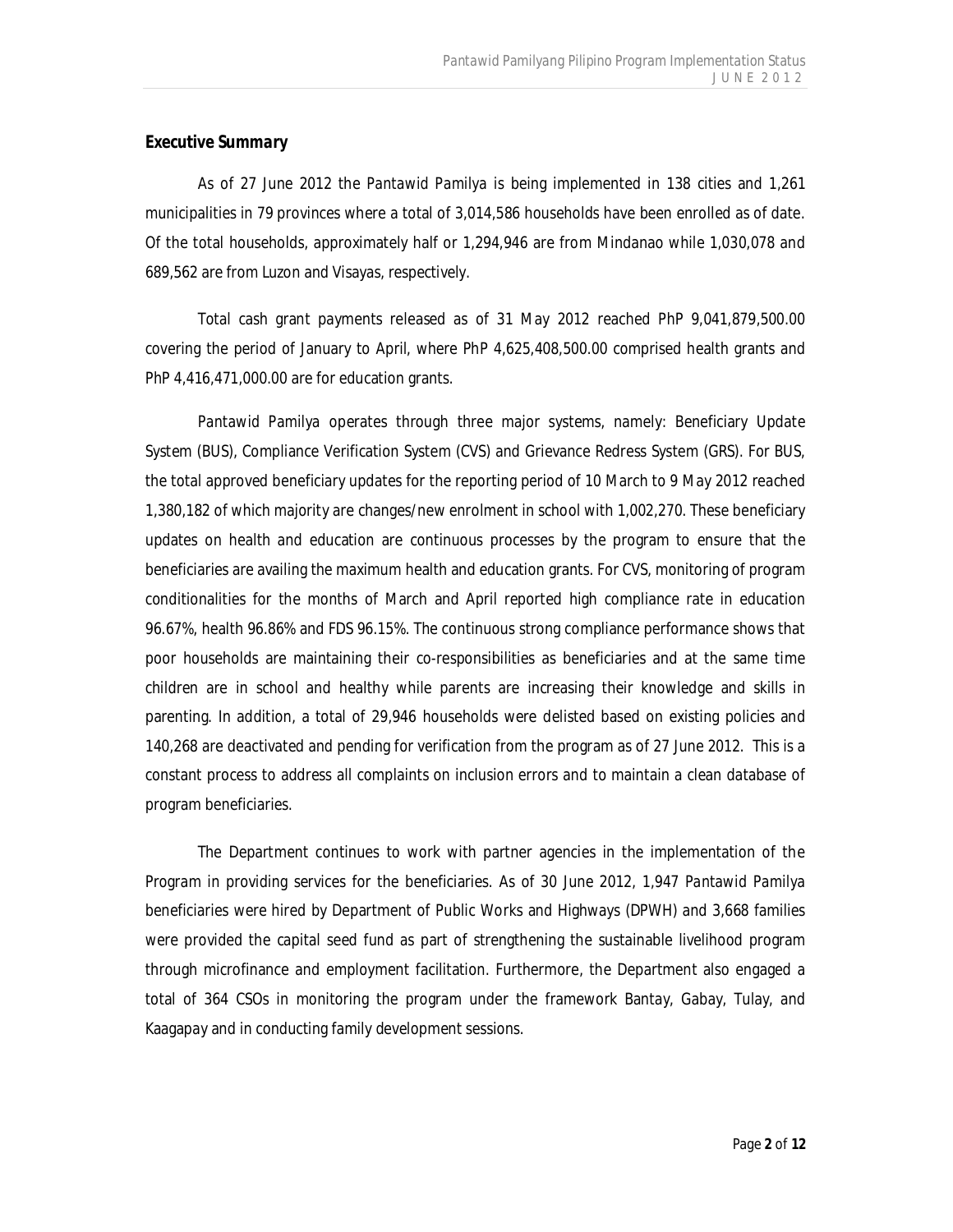## **I. Program Coverage**

**A. Geographic Coverage**

## **Table 1: Geographic Coverage by Level Sets 1 - 5 (as of 27 June 2012)**

| Total<br>Nationwide* | Coverage                 | Percentage of<br>Coverage |
|----------------------|--------------------------|---------------------------|
| 17                   |                          | 100.00%                   |
| 80                   | 79 <sup>1</sup>          | 98.75%                    |
| 138                  | 138                      | 100.00%                   |
| 1,496                | 1,261                    | 84.29%                    |
|                      | $*$ Leased and MCOD data |                           |

\**based on NSCB data*

## **B. Household Coverage**

As of 27 June 2012, there are 3,014,586 households enrolled in the program or 97.03% of the 3,106,979 Sets 1-5 target beneficiaries (please see Table 2). Of these households, a total of 7,491,250 children aged 0-14 years old are covered in the Program.

## **Table 2: Household Coverage Set 1 - 5 (as of 27 June 2012)**

| Set/Year Started    | Target<br>Households <sup>*</sup> | Number of<br>Enrolled<br><b>Households</b> | Percentage<br>(Target vs.<br>Actual) |
|---------------------|-----------------------------------|--------------------------------------------|--------------------------------------|
| 1 (Started in 2008) | 343,264                           | 321,380                                    | 93.62%                               |
| 2 (Started in 2009) | 286,746                           | 272,976                                    | 95.20%                               |
| 3 (Started in 2010) | 414,697                           | 405,782                                    | 97.85%                               |
| 4 (Started in 2011) | 1,296,272                         | 1,289,119                                  | 99.45%                               |
| 5 (Started in 2012) | 766,000                           | 725,329                                    | 94.69%                               |
| Total               | 3,106,979                         | 3,014,586                                  | 97.03%                               |

*\*based on the approved 2012 Work Financial Plan*

 1 Not including the Province of Batanes due to its high Human Development Index and Low Poverty Incidence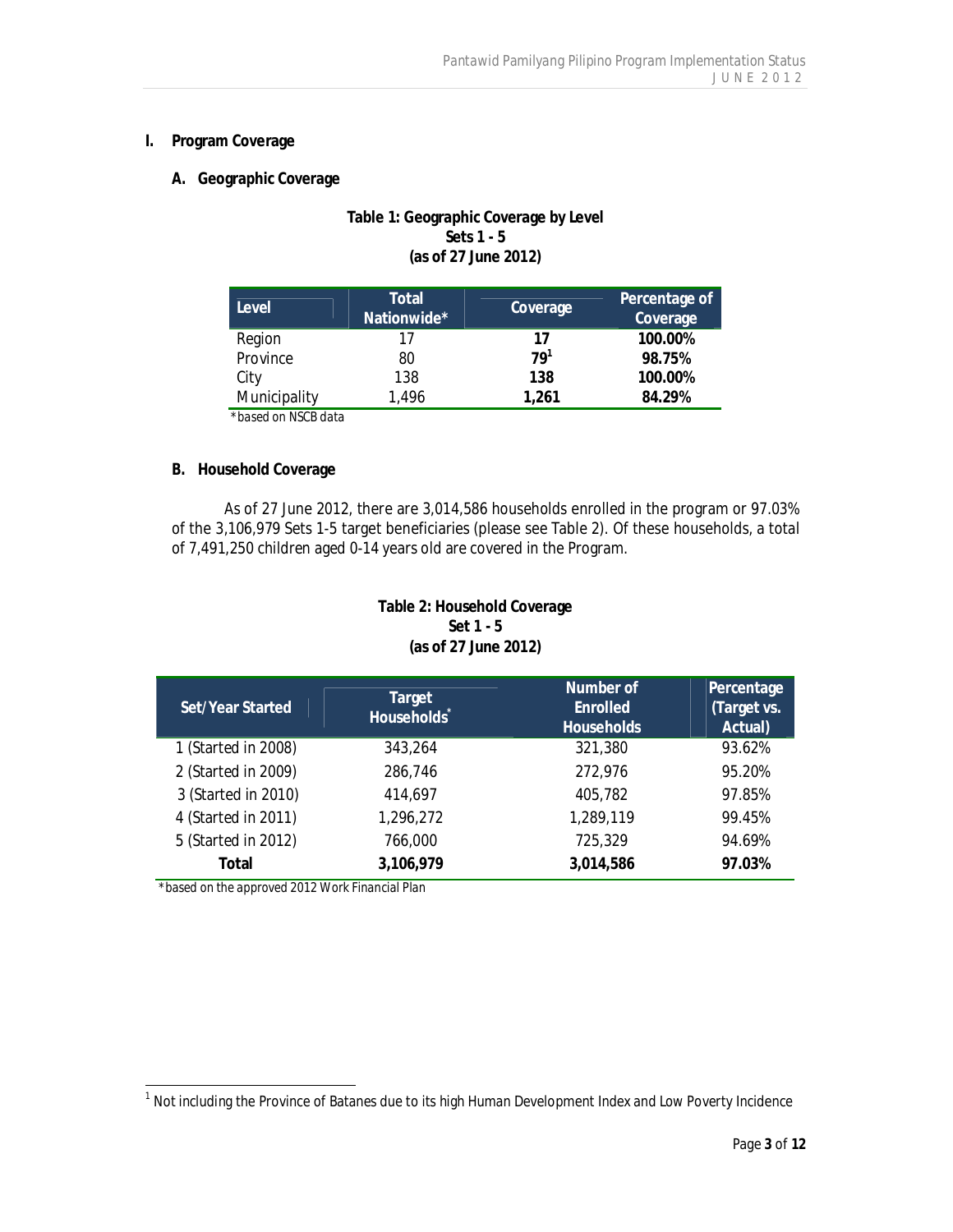Almost half of the households or 1,294,946 are from Mindanao while 1,030,078 and 689,562 are from Luzon and Visayas, respectively (please see Figure 1).



**Figure 1: Household Coverage by Island Group (as of 27 June 2012)**

**II. Program Budget**

As of 30 May 2012, the total cash grants paid to eligible and compliant *Pantawid Pamilya* household beneficiaries amounted to PhP 9,041,879,500.00 of which PhP 4,625,408,500.00 was for health and PhP 4,416,471,000.00 for education, covering the cumulative period of January to April 2012. This reflects the first and second grant releases for the year following the bi-monthly grant release schedule.

The following is the distribution of the total PhP 9,041,879,500.00 cash grants per mode of payment as of 31 May 2012:

| Payment Mode                  | <b>Health Grant</b> | <b>Education Grant</b> | <b>Total Amount</b> |
|-------------------------------|---------------------|------------------------|---------------------|
| Cash Card (CC)                | 1,530,146,500.00    | 1,515,255,000.00       | 3,045,401,500.00    |
| Over the Counter (OTC)        | 1,185,073,000.00    | 1,105,282,200.00       | 2,290,355,200.00    |
| Globe Remit (GCash)           | 948,976,500.00      | 913,780,200.00         | 1,862,756,700.00    |
| Rural Bank (Offsite)          | 655,048,500.00      | 607,095,900.00         | 1,262,144,400.00    |
| Philpost                      | 227,582,500.00      | 199,718,100.00         | 427,300,600.00      |
| First Consolidated Bank (FCB) | 78,046,500.00       | 74,667,600.00          | 152,714,100.00      |
| Cooperative (CFI)             | 535,000.00          | 672,000.00             | 1,207,000.00        |
| <b>Grand Total</b>            | 4,625,408,500.00    | 4,416,471,000.00       | 9,041,879,500.00    |

**Table 3: Distribution of Cash Grants per Mode For the Period of Jan-April 2012 (as of 31 May 2012)**

The payroll for the months of May and June will be released by August.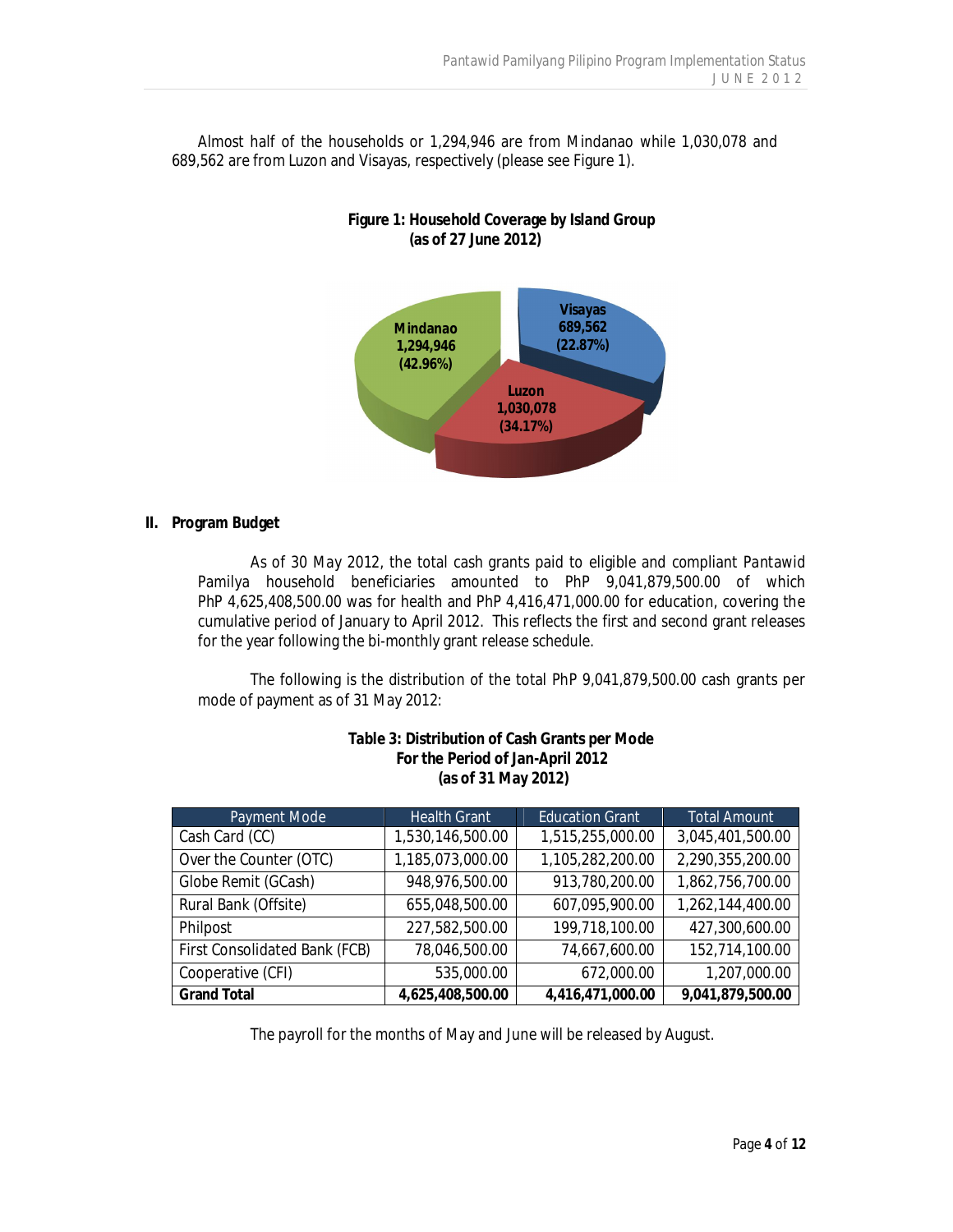#### **III. Systems Updates**

## A. Beneficiary Updates System (BUS)

Total approved updates from 10 March to 9 May 2012 reached 1,380,182. The update types are: (1) change/new enrollment in school with 1,380,182; (2) correction of basic information with 195,494; (3) change/new registration in health center with 172,279; (4) other updates with 10,139 includes change in grantee within the household (3,797), addition of new born member in the household roster (2,883), legally adopted/biological child coming back home (2,723), and deceased grantee (737).



**Figure 3: Total Number of Updates (For the period of 10 March to 9 May 2012)**

As shown on the figure above, the bulk of the updates facilitated and approved are updates of school facility, health facility and the correction of basic information of the beneficiaries. Updating of school and health facilities is essential in the implementation of the program as this data would be utilized by the Compliance Verification System in determining where the beneficiaries are being monitored. A large number of the updates came from Set 4 wherein the Community Assembly Validation Forms has not yet been used during the conduct of the community assembly as compared to Set 5 households. The said forms allowed the grantee of the potential household to update the profiles, facilities where the children are enrolled during the conduct of the said activity, hence updates for set 5 has shown decrease in the expected number of updates for new Pantawid Pamilya beneficiaries.

The System Spot-Check (SSC) being conducted by the Beneficiary Data Management Division (BDMD) these past months has been focusing on the maintenance of the integrity of the data of the beneficiaries by ensuring that all updates that were facilitated are encoded accurately into the system with pertinent documents to support the updates on the data requested by the beneficiary.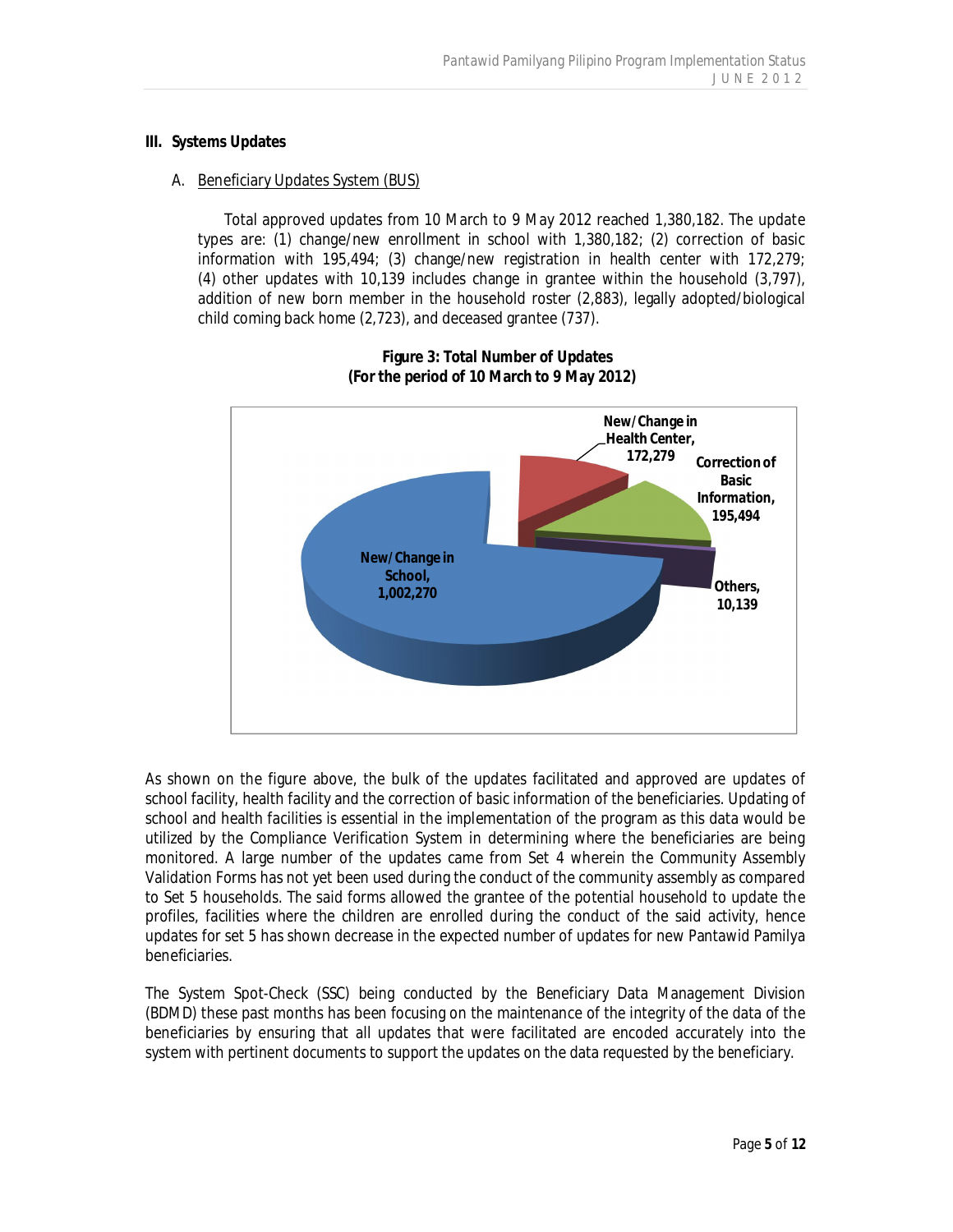## B. Compliance Verification System (CVS)

The CVS monitors the compliance of households with the conditionalities of the program as basis of the grants. The table below shows the monthly compliance rates showing the number of compliant household members for each type of conditionality for the period of January and February.

| Table 3: Compliance Rate for March to April 2012 |
|--------------------------------------------------|
| For Sets 1 to 5                                  |

| Conditionality                                                          | Number of<br>Monitored* | <b>Compliant Beneficiaries</b> |           | % Compliance<br>(Compliant over<br>Monitored) |        |
|-------------------------------------------------------------------------|-------------------------|--------------------------------|-----------|-----------------------------------------------|--------|
|                                                                         |                         | March                          | April     | March                                         | April  |
| <b>EDUCATION</b>                                                        |                         |                                |           | 96.67%                                        |        |
| Attendance in Day Care Center/Pre-<br>School for Children 3-5 years old | 830,305                 | 799,027                        |           | 96.23%                                        |        |
| Attendance in Primary & Secondary for<br>Children 6-14 years old        | 4,283,915               | 4,159,921                      |           | 97.11%                                        |        |
| <b>HEALTH</b>                                                           |                         |                                |           | 96.86%                                        |        |
| Check-up/immunization for Pregnant<br>and Children 0-5 years old        | 1,725,907               | 1,646,058                      | 1,647,866 | 95.37%                                        | 95.48% |
| Health (deworming) for Children 6-14<br>years old in Elementary Level** | 827,687                 | 813,536                        |           | 98.29%                                        |        |
| <b>FAMILY DEVELOPMENT SESSION</b>                                       |                         |                                |           | 96.15%                                        |        |
| Attendance to FDS by Parents                                            | 2,956,924               | 2,848,006                      | 2,838,064 | 96.32%                                        | 95.98% |

**\*** *The monitored household members are the same for the months of March and April*

**\*\****Deworming is conducted twice every year for each child ages 6-14 enrolled in elementary school.*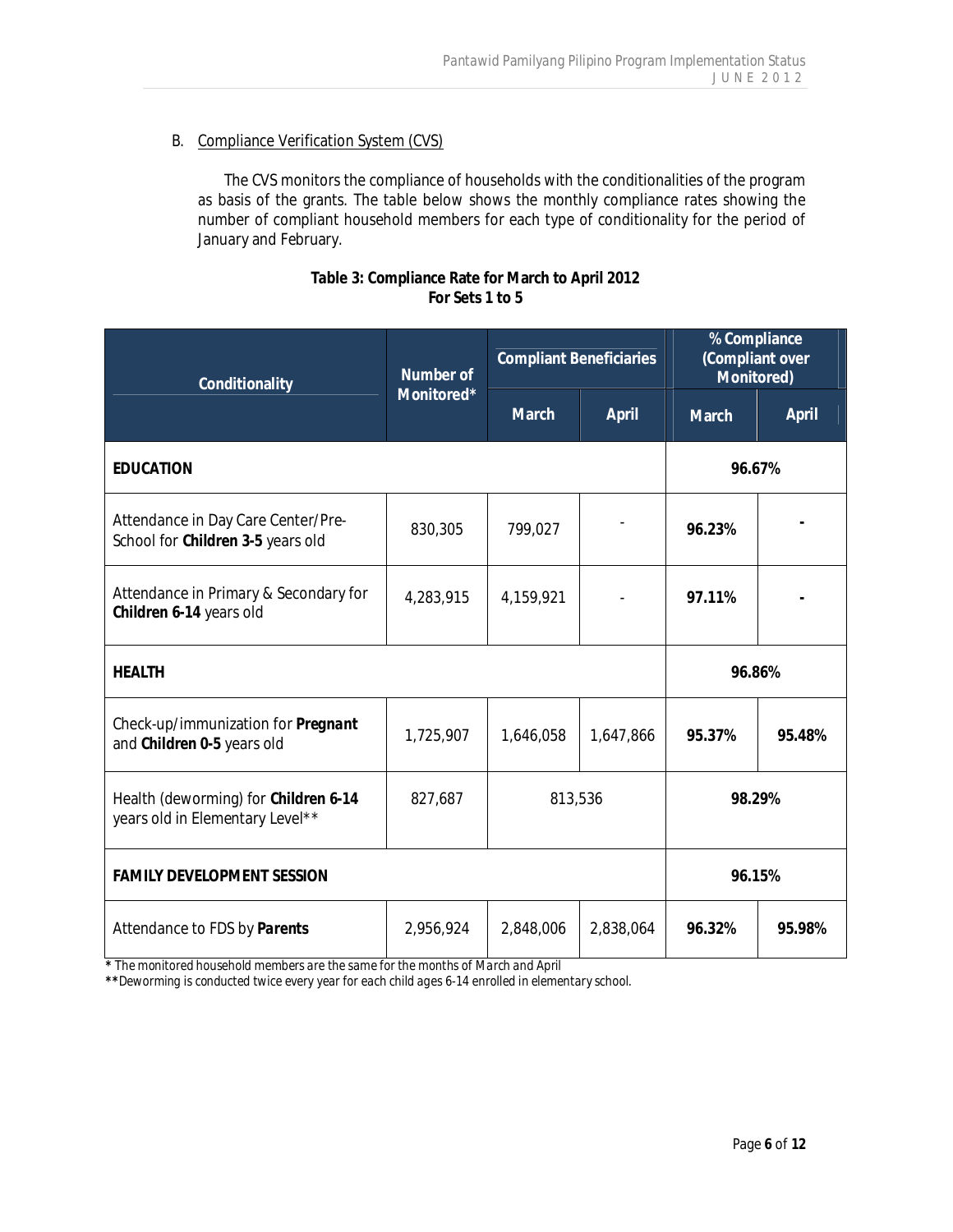## C. Grievance Redress System (GRS)

Records show that for the second quarter of 2012, a total of 6,827 transactions were filed thru the Grievance Redress System. The biggest portion (2,630, 39%) was on Payment, followed by Compliance Verification (26% or 1,740) and Targeting (19% or 1,306). On the other hand, the category with the lowest number of filed complaints (Education with 4 complaints) is only 0.15% of the category which received the highest number of complaints.



**Figure 4: Total Number of Complaints Received (2nd Quarter of 2012)**

In the interest of presenting a comprehensive picture when it comes to grievance processing, a monthly baseline data is presented to measure progress of grievance transactions. For the reporting period, January and February 2012 on-going data is merged to serve as baseline data resulting to a figure of 3,029 (GRS Database=1,471 and PTH/Text Transactions=1,558). Based on the figure below, it can be observed that there is a 30% decrease in the on-going encoded transactions for said period while all 87% text transactions have been resolved.

| Table 4: Status of Grievances for the Year 2012 |  |
|-------------------------------------------------|--|
| (As of 21 June 2012)                            |  |

| <b>Modes</b>               | On-going as of<br>25 February 2012 | On-going as of<br>22 June 2012 | % Resolved |  |
|----------------------------|------------------------------------|--------------------------------|------------|--|
| Total Database:            | 1.471                              | 1,030                          | 30%        |  |
| <b>Total Text Hotline:</b> | 1,558                              | 203                            | 87%        |  |
| <b>GRAND TOTAL:</b>        | 3,029                              | 1,230                          | 59%        |  |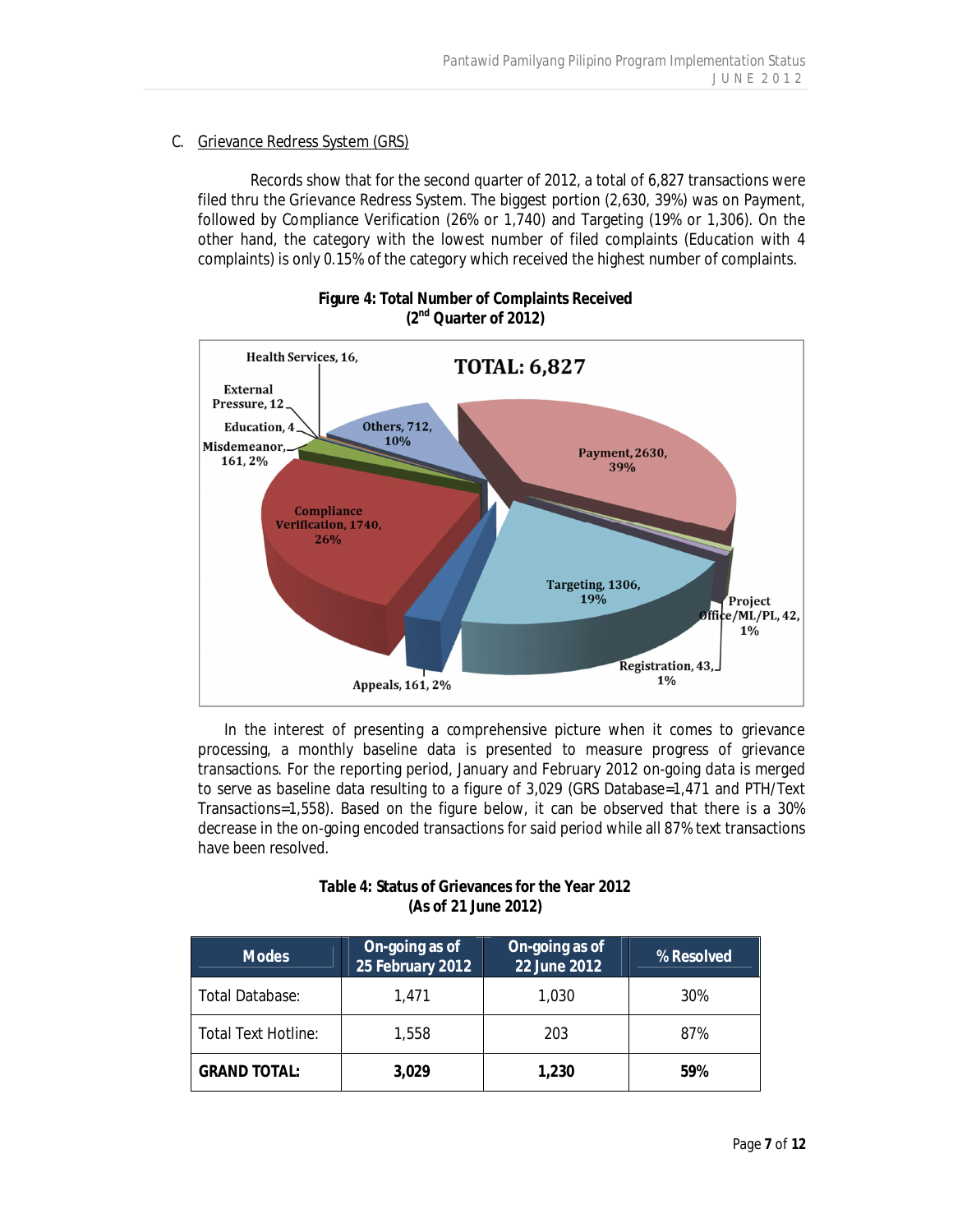Meanwhile, 29,946 household beneficiaries have been delisted based on existing policies and 140,268 are deactivated and pending for verification as of 27 June 2012. A list of the total number of delisted by category is provided below. (Please see table 5 and 6).

| Table 5: Total Number of Delisted Based on the Existing Policies |
|------------------------------------------------------------------|
| (As of 27 June 2012)                                             |

| No. of HHs |
|------------|
| 1,912      |
| 2,114      |
| 6,614      |
| 2,353      |
| 168        |
| 2,619      |
| 14,166     |
| 29,946     |
|            |

*3 Complaint about active registered beneficiaries who is considered to be ineligible to receive the Program's benefits and validated as such*

*4 Intended for the delisted households not qualified after re-running of PMT due to transfer of address to a PP-Area 5 Delisted household beneficiaries based on being gainfully employed and with regular income*

#### **Table 6: Total Number of Deactivated: Pending for Verification (As of 27 June 2012)**

| Category of Deactivated HHs                                | No. of HHs |
|------------------------------------------------------------|------------|
| For Final Resolution Prior to Delisting by the FO          | 36,877     |
| No 0-14 (as of last CVS Period)                            | 48,513     |
| Did not attend CA certified by RPMO <sup>6</sup>           | 9,309      |
| For Verication of Non-Registration <sup>7</sup> and Waived | 45,569     |
| Total                                                      | 140,268    |

*6 Households that did not attend scheduled Community Assembly and validated by the RPMO as not found in the area 7 Delisted households under Set 1-3 who actually did not attend Community Assembly*

#### **IV. Program Staff**

A total of 6,961 technical and administrative positions assigned at the National and Regional Offices (including staff assigned at the covered provinces and cities/municipalities) have been approved for the program. As of 27 June 2012, a total 4,916 staff has been hired or 70.62 % of the total approved positions (please see Table 7).

## **Table 7: Number of Approved and Actual Number of Program Staff (As of 27 June 2012)**

| Level    | Number of Approved Positions |        | Number of Hired Staff |                    |        | %     |        |
|----------|------------------------------|--------|-----------------------|--------------------|--------|-------|--------|
|          | Technical                    | Admin. | Total                 | <b>Technical</b>   | Admin. | Total |        |
| National | 139                          | 62     | 201                   | 104                | 27     | 131   | 65.17% |
| Region   | 4,473                        | 2,287  | 6,760                 | 3,074              | 1,711  | 4,785 | 70.78% |
|          | Total Approved               |        | 6.961                 | <b>Total Hired</b> |        | 4,916 | 70.62% |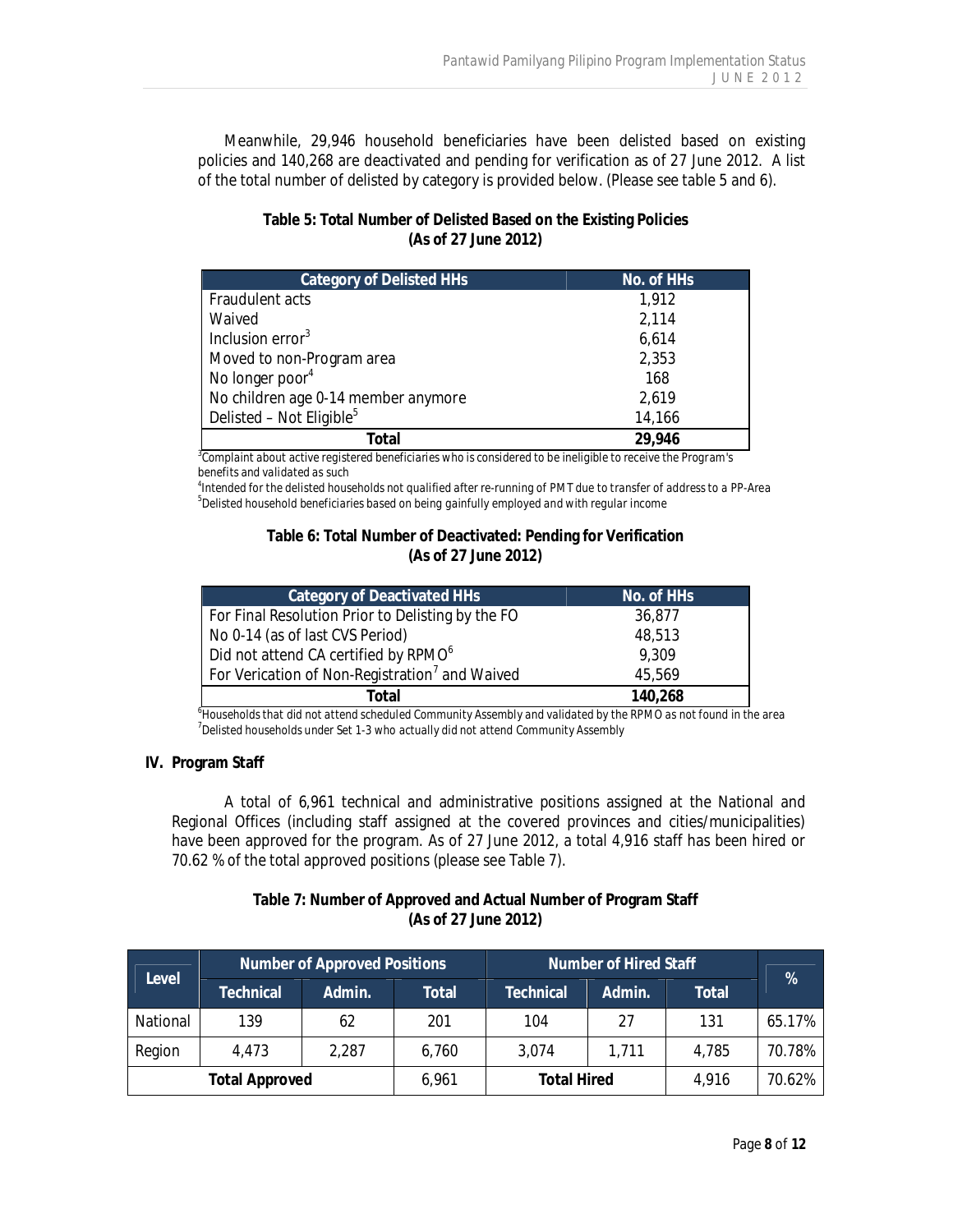#### **V. Other Accomplishments/Updates**

#### *A. Convergence and Commitments with Partners*

- x **Partnership with CSOs -** As of June 2012, the Department has engaged with 364 **CSOs,** of which 356 are local partners with 8 national networks thru a Memorandum of Agreement (MOA) in monitoring the transparency of program implementation under the framework *Bantay, Gabay, Tulay, and Kaagapay.*
- x **Trabahong Lansangan ng Programang Pantawid Pamilyang Pilipino Program.** DPWH allocated 2,111 slot or job order to DSWD for the employment of Pantawid Pamilya beneficiaries through the Trabahong Lansangan. Out of this number, 1,947 beneficiaries already started working.
- Provision of Capital Assistance through SEA-K. To sustain and expand the socio-economic gained by the Pantawid Pamilya beneficiaries even beyond the five year intervention a Sustainable Livelihood thru SEA-K shall be provided to Pantawid beneficiaries to ensure sustainability of income after exit from the program through non-collateral and interest free loan. As of 30 June 2012, a total of 3,668 families are now benefiting from sustainable livelihood projects with micro-capital infusion amounting to PhP 28,605,243.00.
- Sustainable Livelihood and Environment for DSWD Disadvantage Clients. The project is being implemented to the household or community uplands, mangroves, watershed and other reserved and protected ecosystems in Barangay Disulan and Maranao in San Mariano, Isabela.
	- □ One hundred forty (140) beneficiaries are undergoing organizational development activities and DENR's on -site training on agro-forestry farming.
	- $\overline{B}$  Sixty (60) beneficiaries received capital assistance from DSWD to operate a central nursery of fruit bearing and protection tree species to be sold to DENR's National Greening Project.
	- $\Box$  DENR provided 1 hectare land per beneficiary for the agro forestry farm activity and other farm inputs. The Certificate of Land Agreement for this purpose is for 25 years and renewable for another 25 years.
	- $\degree$  Ceremonial launching and project take off activities is scheduled on June 14, 2012 in Ilagan, Isabela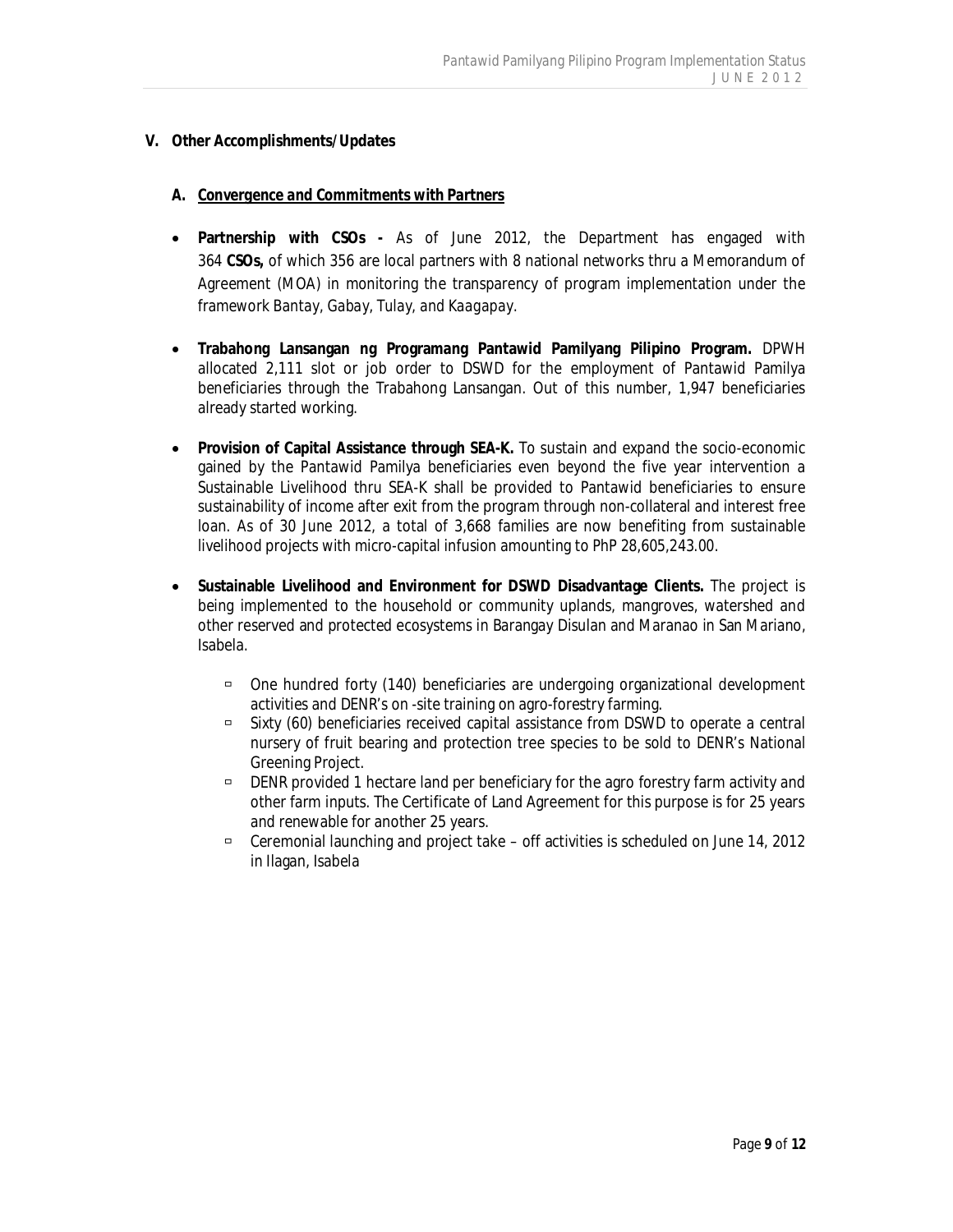x **Agrikulturang Pantawid Pamilyang Pilipino.** DSWD in partnership with DA augments the investments required to provide minimum support services on infrastructure facilities, appropriate technology, credit and marketing assistance, and human capital in the implementation of programs and projects for agricultural modernization.

| <b>Implementing Agency</b>                       | Updates                                                                                                                                                                                                                                                                                                                                                                                                                                                                                                                                                                                                                                                                                                                                                                                                                                                                                                                                                                                                                                                                                                                                                                             |
|--------------------------------------------------|-------------------------------------------------------------------------------------------------------------------------------------------------------------------------------------------------------------------------------------------------------------------------------------------------------------------------------------------------------------------------------------------------------------------------------------------------------------------------------------------------------------------------------------------------------------------------------------------------------------------------------------------------------------------------------------------------------------------------------------------------------------------------------------------------------------------------------------------------------------------------------------------------------------------------------------------------------------------------------------------------------------------------------------------------------------------------------------------------------------------------------------------------------------------------------------|
| Department of Agriculture                        | • This project is being implemented to the household in<br>agricultural lands in Las Navas, Northern Samar.<br>• 984 beneficiaries were trained to construct paddy<br>dikes and developed the idle land into rice paddy thru<br>the DSWD cash for training amounting to Php2.37<br>million. One hundred four (104) are now service<br>providers in dikes construction and 150 are service<br>providers in land development from seed selection to<br>post harvest management. The beneficiaries already<br>harvested 2.6 tons of rice on their first cropping from<br>the 45 has. rice paddy<br>• Fifty (50) beneficiaries already received capital<br>assistance amounting to P500,000.00 from DSWD to<br>operate a community store and motor boat for hire.<br>• One thousand (1,000) new sets of beneficiaries are                                                                                                                                                                                                                                                                                                                                                               |
| <b>Bureau of Fisheries and Aquatic Resources</b> | undergoing groups organizing and project orientation.<br>• The project is being implemented to the households<br>along coastal areas in Daram and Zumaraga, Western<br>Samar and Cariga, Leyte.<br>• Two hundred twenty eight (228) beneficiaries were<br>trained on sea weeds production and an amount of Php<br>2.28 million was released for the sea weeds<br>production. Two thousand (2,000) kgs of sea weeds<br>harvested on their 1st cropping cycle (February to April<br>2012) and sold at Php 45.00 per kgs.<br>• Twenty five (25) beneficiaries were trained on mud-<br>crab production and an amount of Php0.25 million was<br>released for the crab production.                                                                                                                                                                                                                                                                                                                                                                                                                                                                                                        |
| Philippine Coconut Authority                     | • The Project is being implemented to the households<br>in coconut areas in Barangay Migara, San Jose and<br>Macatingag in Calbayog Western Samar and San<br>Andres and San Francisco in Quezon.<br>• Eight hundred thirty (830) beneficiaries in San Andres<br>and San Francisco in Quezon are undergoing DSWD's<br>organizational development activities and PCA's skills<br>training on coconut seed - nuts nursery operation,<br>coconut transplanting and maintenance, and root<br>crops, corn and pineapple intercropping with coconuts.<br>• In Calbayog, Samar, 28 beneficiaries are undergoing<br>social preparation and Basic Business Management<br>Training to avail livelihood assistance for High Value<br>Crop (HVC) production. One hundred twenty one (121)<br>undergoing similar<br>beneficiaries in Quezon are<br>activities.<br>. In Calbayog, 11,200 quality seed - nuts coconut were<br>already dispersed to the beneficiaries for raising in the<br>established nurseries.<br>• Project proposal for cash for training in Calbayog for<br>the coconut planting and maintenance has been<br>submitted and awaiting funding from Protective<br>Service Bureau. |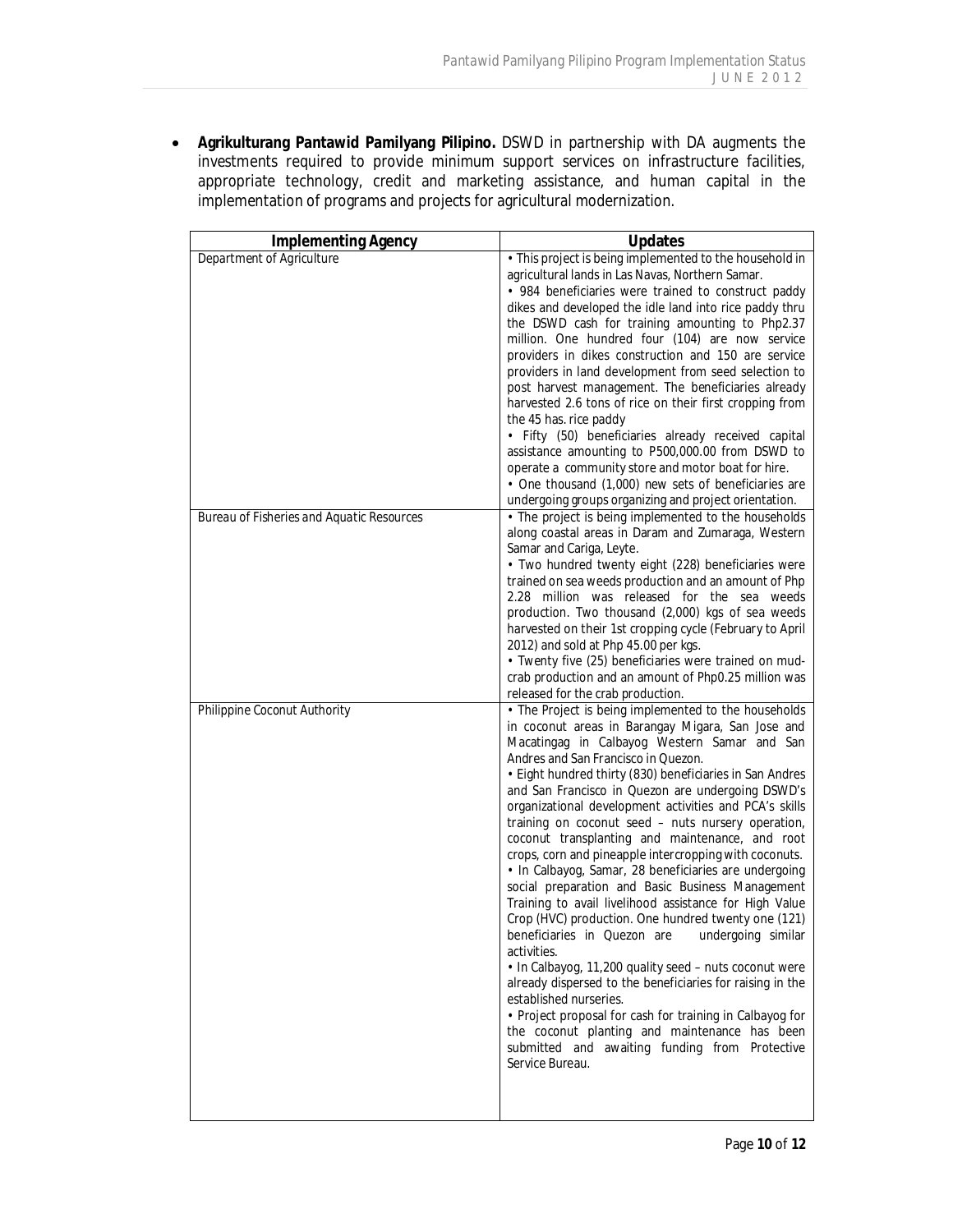| Implementing Agency | Updates                                                                                                                                                                                                                                                                                                                                                                                                                                                                                                                    |
|---------------------|----------------------------------------------------------------------------------------------------------------------------------------------------------------------------------------------------------------------------------------------------------------------------------------------------------------------------------------------------------------------------------------------------------------------------------------------------------------------------------------------------------------------------|
| Iraya Farmers Inc.  | • The Project is being implemented to the farmer<br>households in under-utilized but irrigated and<br>developed agricultural land in 7 barangays in Jicontol<br>Valley, Dolores, Estern Samar.<br>• Four hundred forty four (444) beneficiaries are<br>undergoing organizational development activities and<br>they will undergo cash for training that would teach<br>them on how to manage and operate their own<br>community farm. The cash for training proposal was<br>already submitted and awaiting funding<br>from |
|                     | Protective Service Bureau.                                                                                                                                                                                                                                                                                                                                                                                                                                                                                                 |
|                     | • Forty six (46) beneficiaries received PhP 460,000.00<br>capital assistance from DSWD to implement root crops<br>and abaca plantation project.                                                                                                                                                                                                                                                                                                                                                                            |

- **Coordination with Globe Telecom Inc. Pilot areas for the implementation of partnership are** Donsol, Sorsogon and Benguet. On 04 May 2012, 60 beneficiaries were oriented on the management of sari-sari store using hapinoy scheme. Two DSWD CAR PDOs assigned in Benguet and Senior PDO will undergo training on "Kayang-kayang Kumita with Hapinoy". Training fee will be shouldered by Globe Telecom.
- x **Coordination with BPI Globe Banko.** Partnership with BPI Globe Banko is the provision of micro-insurance and micro finance program to the Pantawid Pamilya beneficiaries thru opening of a savings account. Beneficiaries initial deposit is P50.00 and if they have P2,000 accumulated deposit they are already insured (life insurance). To date, beneficiaries have already opened saving account with the bank: FO NCR - 616; FO IV-A – 70; FO IX – 278; FO CAR – 78; FO VII - 19
- x **Coordination with ICTSI Foundation, Inc.** Partnership with ICTSI Foundation is for them to refer 521 Pantawid Pamilya beneficiaries from Barangay 20, Isla Putting Bato, Tondo Manila to their partner construction firms to fill their manpower requirements. Twenty three (23) households will be provided transportation assistance by the foundation for the one week training in bread baking.
- Coordination with Mga GAWA ACTS. Fifty (50) beneficiaries in NCR were trained by Mga GAWA – ACTS on personality development and human relation; financial discipline; car shampoo making; dishwashing liquid making; fabric conditioning and hand washing making. Sixty (60) beneficiaries in Buenavista, Quezon were trained on Lagundi Granules and Kunbutcha (herbal medicine) making.
- x **Coordination with Hortaleza Foundation.** Twenty eight (28) beneficiaries in San Roque, Navotas City were trained on basic cosmetology last May 14, 2012.
- Coordination with Microventures Foundation Inc. Five hundred (500) Pantawid Pamilya beneficiaries with sari –sari store in Buenavista, San Francisco, and San Narciso in Quezon will be provided Sari – sari Store Negosyo Training. Out of this number, 150 beneficiaries were already trained last March 7-9, 2012.